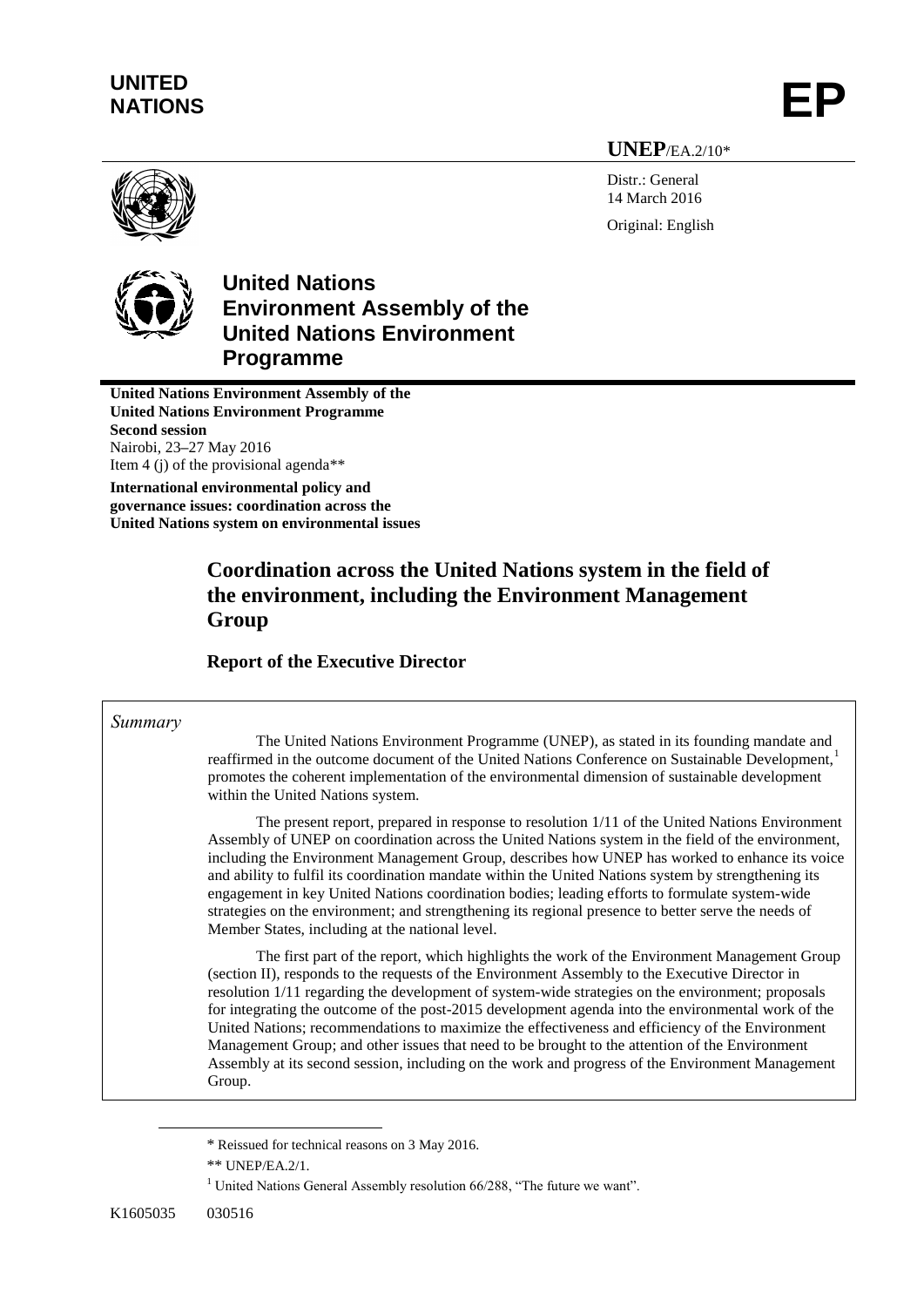The second part of the report (section III) covers United Nations system coordination in the field of the environment in support of the 2030 Agenda for Sustainable Development; the role of UNEP in other thematic coordination mechanisms at the global level; and the work undertaken by UNEP through regional and national coordination mechanisms. Following the United Nations Conference on Sustainable Development and, especially, through the Sustainable Development Goals negotiation process, United Nations system-wide cooperation and collaboration have grown organically out of the needs and requests of the Member States. Further examples of how UNEP has worked with a wide range of coordination mechanisms and strategies to meet the demand for United Nations system-wide policy coherence in addressing environmental matters with a view to more coordinated and effective activities are provided in document UNEP/EA.2/INF/14.

### **I. Introduction**

1. The scope and ambition of the universal and integrated 2030 Agenda for Sustainable Development and its Sustainable Development Goals are as unprecedented as the challenges that the international community will need to address to secure a sustainable future for all. Only by mobilizing all United Nations entities to contribute to the endeavour, with each bringing to the table its strengths, capacities and resources, can the United Nations system do justice to the aspirations of – and optimally support efforts to attain – the goals of the 2030 Agenda,<sup>2</sup> which demands enhanced, sophisticated and agile collaboration across the system.

2. This will demand enhance, sophisticated and agile collaboration across the United Nations system. The highly complex and multidimensional 2030 Agenda for Sustainable Development calls for integration across the three dimensions of sustainable development and spans the pillars of the United Nations Charter: development, peace and security, and human rights and humanitarian action. The ability to cut across those domains and pursue joint objectives and integrated outcomes is a critical success factor. Coalescing around a common set of goals, targets and means of implementation and collaboratively formulating coherent, coordinated responses will enable United Nations system organizations to address the complexity of the new agenda and deliver more robust and sustainable results.

3. Coordination in a time of integration means drawing on the comparative advantages of the United Nations system's diversity and specialization, working in collaboration and delivering as one. The United Nations system needs to be a responsive and agile provider of integrated, specialized support to Member States, effectively operationalizing normative frameworks in a coherent and collective system-wide effort. Closer coordination will result from the fostering and active promotion of a culture of collaboration within and between United Nations organizations, and from demonstrating the value of pooling capacity and knowledge to configure and deliver integrated more effective and cost-effective solutions. The Secretary-General of the United Nations and the members of the United Nations System Chief Executives Board for Coordination have consistently recognized the importance of such a delivery approach.

4. The 2030 Agenda for Sustainable Development offers a tremendous opportunity to enhance coordination across the United Nations system in the field of the environment. Environment is a shared responsibility of the system and UNEP, as its environmental authority and voice, has a founding mandate to help others to assume their share of the responsibility.<sup>3</sup> Fostering system-wide coordination and collaboration has been integral to the mandate, work and organizational culture of UNEP.

5. The present report seeks to show how UNEP, working through a range of coordination mechanisms and strategies, has responded to calls for United Nations system-wide policy coherence in addressing environmental matters for more coordinated and effective activities. Examples are given to illustrate how it works within – and as part of – the United Nations system, differentiating diverse levels and modes of engagement to facilitate and leverage coordinated approaches and synergies and consolidating the system's support for the delivery of the environmental dimension of the 2030 Agenda and the Sustainable Development Goals. Other examples illustrate its collaborative work with the secretariats of multilateral environmental agreements, including through programmatic cooperation and the promotion of synergies, as described in greater detail in the report of the Executive Director on the relationship between UNEP and the multilateral environmental agreements

l

<sup>&</sup>lt;sup>2</sup> United Nations General Assembly resolution 70/1, "Transforming our world: the 2030 Agenda for Sustainable Development".

<sup>3</sup> United Nations General Assembly resolution 2997 (XXVII) of 15 December 1972, on institutional and financial arrangements for international environmental cooperation.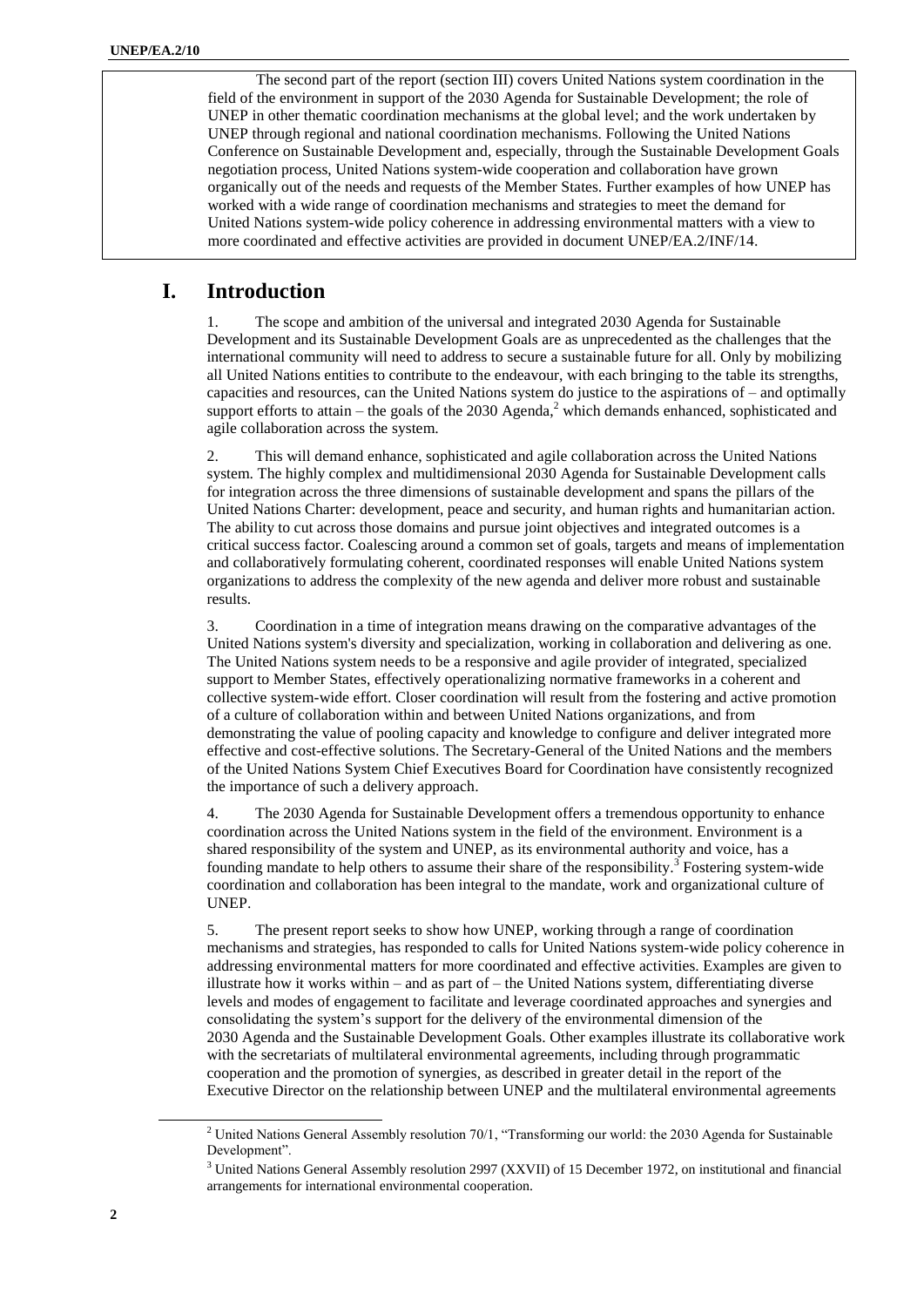(UNEP/EA.2/11). Additional information on the ways in which UNEP works with its United Nations system partners is provided in the annexes to document UNEP/EA.2/INF/14.

## **II. Highlights of the work of the United Nations Environment Management Group**

#### **A. Introduction**

6. One of the specific objectives of the United Nation[s Environment Management Group](http://www.unemg.org/) is to assist UNEP in carrying out its functions related to the promotion of coordinated approaches to environmental issues in the United Nations system. In undertaking its work, the secretariat of the Environment Management Group has continued its close cooperation with the secretariats of the United Nations System Chief Executives Board for Coordination and its subsidiary bodies to ensure that environmental issues are brought to the highest level of coordination in the United Nations system and to encourage synergies for further follow-up and implementation.

7. The senior officials of the Environment Management Group, at their twenty-first meeting, in September 2015, reiterated that the Sustainable Development Goals provided an essential opportunity to integrate the environment as a universal, cross-sectoral, theme at both the global and national levels, in both developed and developing countries. The Environment Management Group should contribute to a better understanding of the environmental dimension of the Sustainable Development Goals, supporting its members in their efforts to align their institutions, programmes and policies with the 2030 Agenda for Sustainable Development. Furthermore, the senior officials stated that the Environment Management Group could help to provide a perspective on the progress of the United Nations system in that regard.

#### **B. Issue management groups**

 $\overline{a}$ 

8. The [Issue Management Group on the Sound Management of Chemicals](http://www.unemg.org/issue-management-groups/sound-management-of-chemicals-and-waste) and Wastes has worked since January 2014 to prepare a contribution by the United Nations system in support of the 2020 goal on sound chemicals management. The Environment Management Group, in close cooperation with the [Inter-Organization Programme for the Sound Management of Chemicals,](http://www.who.int/iomc/en/) has published [a synthesis report](http://www.unemg.org/images/emgdocs/SOMMeetings/2015/chemical_report.pdf) entitled "United Nations and sound chemicals management: coordinating delivery for Member States and sustainable development". The report signals the importance of sound chemicals management to the broader sustainable development agenda, showcasing what has already been accomplished, recommending ways to secure synergies and indicating how the United Nations system can further assist Member States in achieving sound chemicals management. It includes [a joint](http://www.unemg.org/images/emgdocs/SOMMeetings/2015/EMGSOM21INF2FINAL_Joint_Statement_280815.pdf)  [statement by the executive heads of Environment Management Group member bodies](http://www.unemg.org/images/emgdocs/SOMMeetings/2015/EMGSOM21INF2FINAL_Joint_Statement_280815.pdf) and a system-wide commitment to continuing to promote and raise the profile of sound chemicals management within the United Nations system.

9. UNEP updated Member States on progress at the second meeting of the Open-ended Working Group of the Strategic Approach to International Chemicals Management, the fourth session of the International Conference on Chemicals Management and the 2015 meetings of the conferences of the parties to the Basel Convention on the Control of Transboundary Movements of Hazardous Wastes and their Disposal, the Rotterdam Convention on the Prior Informed Consent Procedure for Certain Hazardous Chemicals and Pesticides in International Trade and the Stockholm Convention on Persistent Organic Pollutants.<sup>4</sup> The outcomes of the Issue Management Group have included a set of key composite [targets and indicators for sound chemicals and hazardous waste management,](http://www.unemg.org/images/emgdocs/chemicals/Final_draft_table_060514.pdf) which served as joint United Nations system input for the work of the Open Working Group on Sustainable Development process on the post-2015 development agenda.

10. Th[e Consultative Process on Environmental and Social Sustainability](http://www.unemg.org/consultative-processes/environmental-and-social-sustainability) has continued its work on [a framework for advancing environmental and social sustainability in the United Nations](http://www.unemg.org/images/emgdocs/publications/sustainabilityfinalweb-.pdf) system, piloting its implementation. The pilot process, launched in March 2015, was executed on a voluntary basis by seven United Nations entities: the International Fund for Agricultural Development, UNEP, the United Nations Industrial Development Organization, the United Nations Entity for Gender Equality and the Empowerment of Women, the World Food Programme, the World Health Organization and the United Nations Office for Project Services. The objectives were to share lessons learned, understand the practical implications of implementing the framework and eventually improve the framework based on the experience gained during the pilot phase.

<sup>&</sup>lt;sup>4</sup> United Nations General Assembly resolution 70/1, "Transforming our world: the 2030 Agenda for Sustainable Development".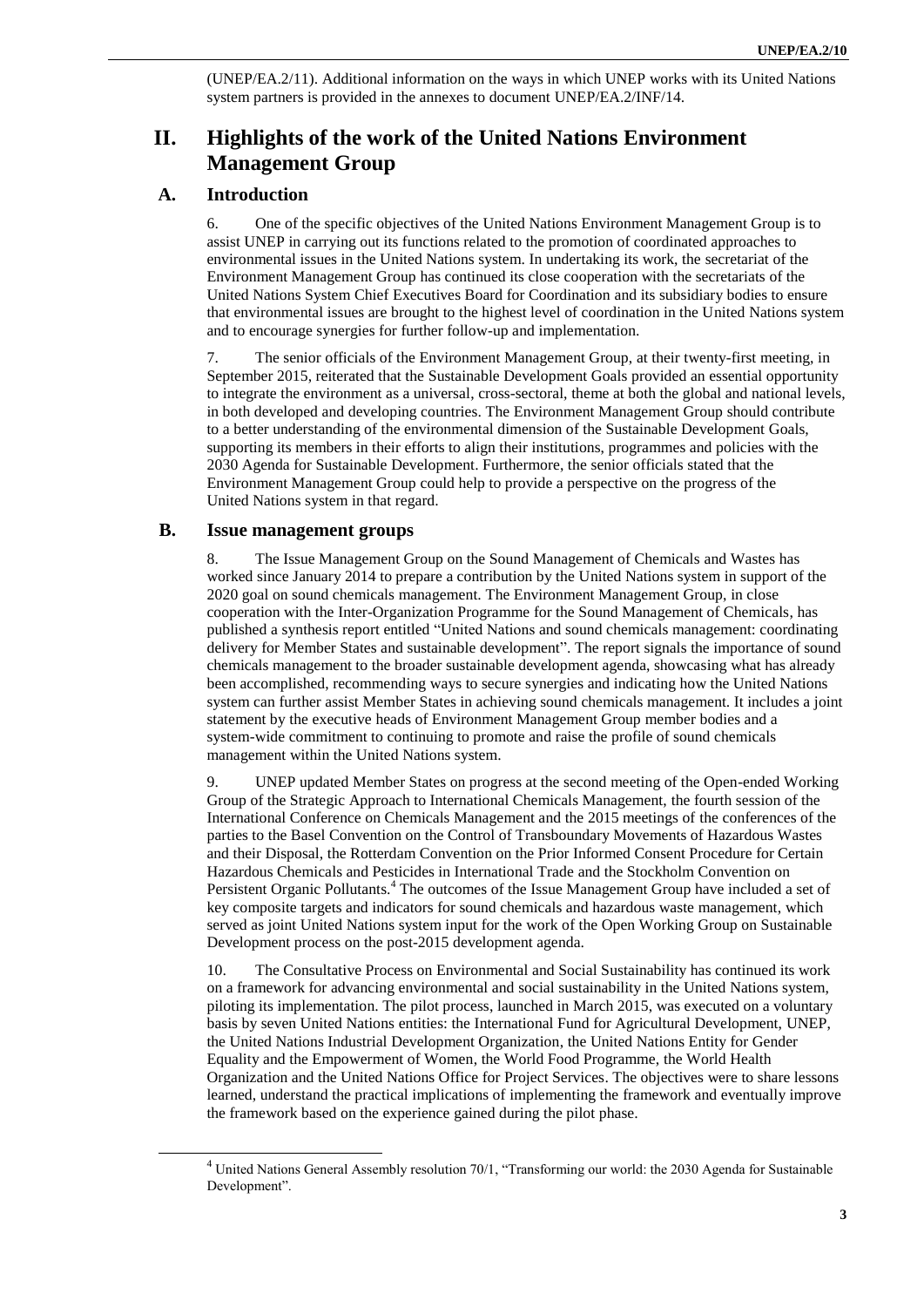11. The process has helped United Nations entities to consider the aspects of environmental and social sustainability in their policies, programmes and operations. While most sustainability initiatives focus on environmental sustainability, social sustainability needs to be better understood. There is a strong willingness to learn from experience and to strengthen shared learning across the United Nations system, recognizing at the same time that agencies need tailored approaches to implement the framework. The pilot process provides an opportunity to identify a common basis for strengthening policy coherence. The senior officials of the Environment Management Group have requested the Consultative Process to continue its work to improve and strengthen the framework as the basis for a common approach to advancing environmental and social sustainability in the United Nations system.

12. The senior officials of the Environment Management Group have committed their organizations to intensifying their actions to move towards climate neutrality. The Issue Management Group [on Environmental Sustainability Management](http://www.unemg.org/issue-management-groups/environmental-management) in the United Nations System, through the [UNEP](http://www.unep.org/resourceefficiency/Society/SustainableUN/tabid/55551/Default.aspx)  ["Sustainable United Nations"](http://www.unep.org/resourceefficiency/Society/SustainableUN/tabid/55551/Default.aspx) initiative, has continued to support this process in concrete ways.

13. A United Nations "road map towards climate neutrality by 2020" was submitted to the High-level Committee on Management for its consideration, outlining a number of steps that United Nations system entities will need to take, jointly and individually, to attain those goals. The fifth and sixth editions of "Moving towards a climate neutral UN: the UN system's footprint and efforts to reduce it" were published in 2014 and 2015, including greenhouse gas emissions inventories from 64 United Nations entities. The web-based [Greening the Blue](http://www.greeningtheblue.org/) campaign continues to engage staff and provide organizations with an opportunity to showcase their efforts in emissions reductions. The guide to carbon offsetting for United Nations organizations has been updated and a gap analysis on the inventory's data quality and coverage in the United Nations system was completed in October 2015, by which time the facilities and operations of 21 United Nations system organizations were climate neutral, 14 had established emissions reduction strategies and 3 were implementing environmental management systems. Furthermore, the Environment Management Group in November 2015 submitted to the Chief Executives Board a technical note on achieving system-wide climate neutrality that highlights good practices from across the system.

14. A project to mainstream environmental management systems into the facilities and operations of United Nations system organizations was launched in October 2014, with support from the Swedish Environmental Protection Agency. A framework of milestones for environmental management systems was produced for United Nations organizations to use as guidance in implementing environmental management systems; a stocktaking exercise on the status of implementation of environmental management systems in United Nations organizations has been completed; and four United Nations offices have been selected as pilots for environmental management system implementation support.

15. The web-based [Greening the Blue](http://www.greeningtheblue.org/) campaign continues to engage staff and provide organizations with an opportunity to showcase their efforts in emissions reductions. Visits to the website have increased significantly in the past year, with 177,885 sessions hosted between June 2014 and May 2015, and the Issue Management Group on the Sound Management of Chemicals has facilitated capacity-building for staff in areas such as sustainability reporting.

16. In 2011, the Environment Management Group established an approach to [peer reviewing the](http://www.unemg.org/consultative-processes/environmental-management-peer-review)  [environmental profiles of United Nations entities,](http://www.unemg.org/consultative-processes/environmental-management-peer-review) and a pilot phase launched in early 2013 included reviews of UNEP, the United Nations Industrial Development Organization and the World Meteorological Organization. The peer review reports focused on corporate environmental management of facilities and operations, addressing issues such as greenhouse gas emissions (from travel and facilities), water and waste management and green meetings, and provided non-binding recommendations for improvement. A peer review body composed of 17 United Nations entities reviewed the reports and finalized the recommendations for each agency. An assessment of the pilot phase revealed that there was consensus on the usefulness of the process and support for its continuation. A second phase was initiated in September 2014, leading to a peer review of the International Monetary Fund and the United Nations Framework Convention on Climate Change in 2015 and 2016 respectively. The peer review body is considering developing guidelines and best practices for conducting peer reviews as an additional output of the process.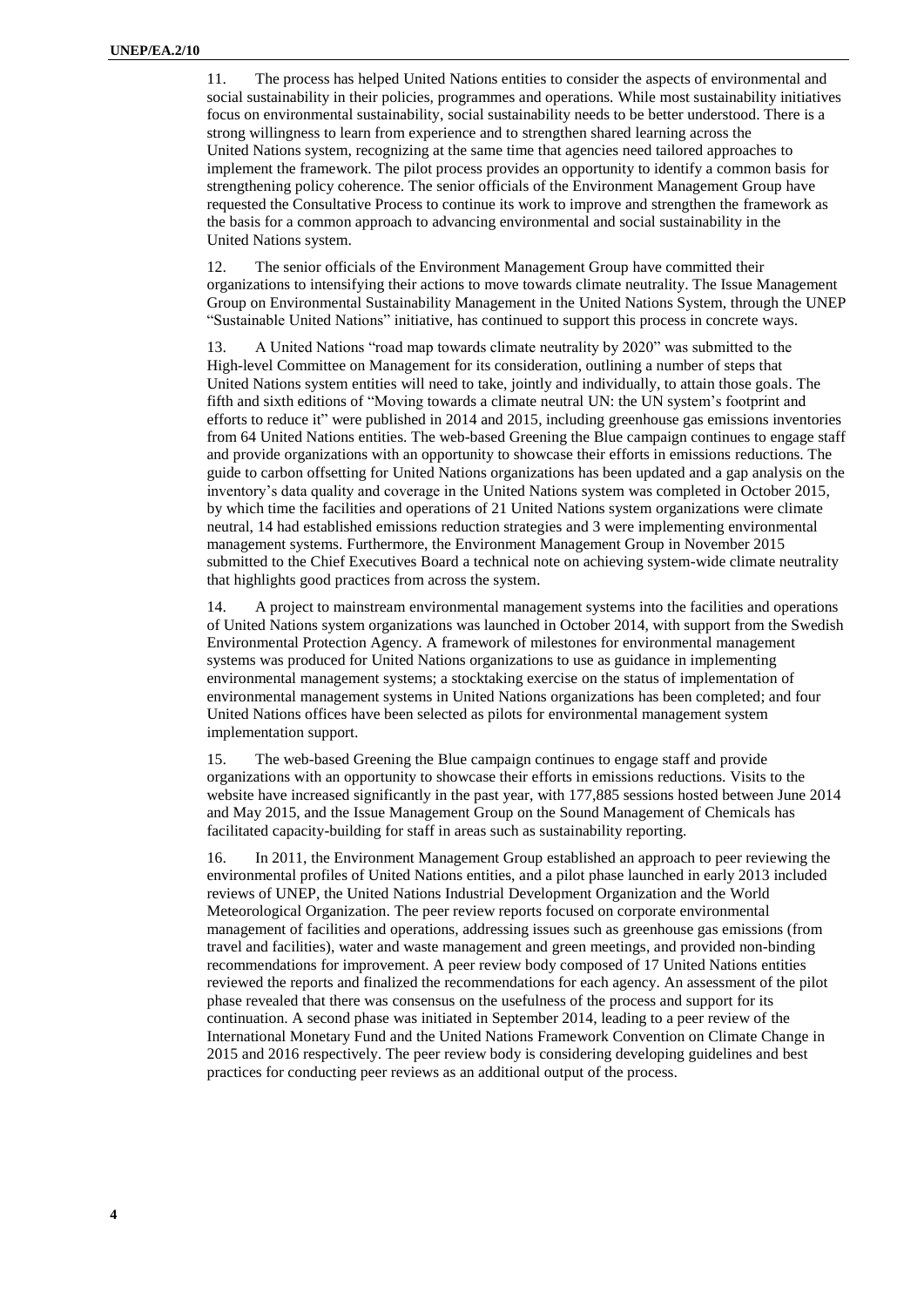17. The senior officials of the Environment Management Group, at their twenty-first meeting, decided to invite the International Telecommunication Union, UNEP and other interested entities in consultation with the Environment Management Group secretariat, to provide a proposal for an issue management group to focus on the coordination of work in the United Nations system on the growing problem of electronic waste (e-waste).

#### **C. A United Nations system-wide framework of strategies on the environment**

18. In response to United Nations Environment Assembly resolution 1/11, and in line with paragraph 88 of the outcome document of the United Nations Conference on Sustainable Development, the senior officials of the Environment Management Group established a [consultative](http://unemg.org/images/emgdocs/UN_sws/Final_ToR_ConsultativeProcess_SWFS.pdf)  [process](http://unemg.org/images/emgdocs/UN_sws/Final_ToR_ConsultativeProcess_SWFS.pdf) including representatives from 19 United Nations organizations to contribute to the preparation of system-wide strategies on the environment. As its first contribution, the consultative process provided inputs for a mapping report by UNEP on the environmental mandates and competencies of the United Nations system. On that basis, the consultative process participants agreed to prepare a United Nations system-wide framework of strategies on the environment, with a focus on achieving greater synergy, collaboration and coherence among United Nations organizations on the environment for sustainable development, making the most of the common agenda of the Sustainable Development Goals to facilitate the convergence of their existing and future organizational strategies on the environment.

19. The system-wide framework of strategies is intended to ensure the coherence of relevant policies and the effective coordination of the diverse services, activities and programmes provided by the United Nations system in the field of the environment, taking into account, inter alia, the Sustainable Development Goals and the objectives and legislative frameworks of multilateral environmental agreements. The framework will encompass, draw on and serve to structure a number of thematic issue-specific sub-strategies, including any already being implemented under the leadership of any United Nations entity. Enabling a system-wide perspective, the framework will support the work of the United Nations Environment Assembly to provide general policy guidance on environmental programmes within the United Nations system, in accordance with General Assembly resolution 2997 (XXVII) and taking into account the respective mandates and legislative and autonomous governing bodies of other United Nations entities.

20. A draft system-wide framework of strategies (UNEP/EA.2/INF/6) has been shared with the senior officials for their consideration and endorsement, upon which it will be brought to the attention of the Chief Executives Board and submitted, by the Chair of the Environment Management Group, to the United Nations Environment Assembly.

#### **D. Maximizing the effectiveness of the Environment Management Group**

21. In the context of the discussions on the post-2015 agenda, which offered opportunities for strengthening the coordination of the environmental dimension of sustainable development, the United Nations Environment Assembly, in its resolution 1/11, requested the Executive Director of UNEP as Chair of the Environment Management Group, in consultation with the Secretary-General and the Chief Executives Board, to identify possible measures to maximize the effectiveness and efficiency of the Group, and to submit a report with recommendations to the Environment Assembly for consideration at its second session. At their twentieth meeting, the senior officials of the Environment Management Group established an interagency task team for that purpose.

22. The task team carried out a review of the Environment Management Group's terms of reference, modalities of work and, more broadly, effectiveness and fitness for purpose, resulting in the report entitled **["Maximizing the effectiveness of the Environment Management Group in the](http://unemg.org/images/emgdocs/Maximising/FINAL_report_on_EMG_effectviness_2015.pdf)  context of the 2030 Agenda [for Sustainable Development"](http://unemg.org/images/emgdocs/Maximising/FINAL_report_on_EMG_effectviness_2015.pdf)**. The task team will continue its work by considering the report's recommendations and findings, looking into their possible implications as well as identifying short-term and long-term measures for enhancing the effectiveness of the Group in support of the 2030 Agenda.

23. Furthermore, the senior officials requested the task team to prepare a report on the implementation of the environmental dimension of the Sustainable Development Goals, including an analysis of possible synergies with the multilateral environmental agreements and how the environmental dimension could contribute to the achievement of the social and economic dimensions of the Sustainable Development Goals. This analysis is being prepared and is due to be finalized in April 2016.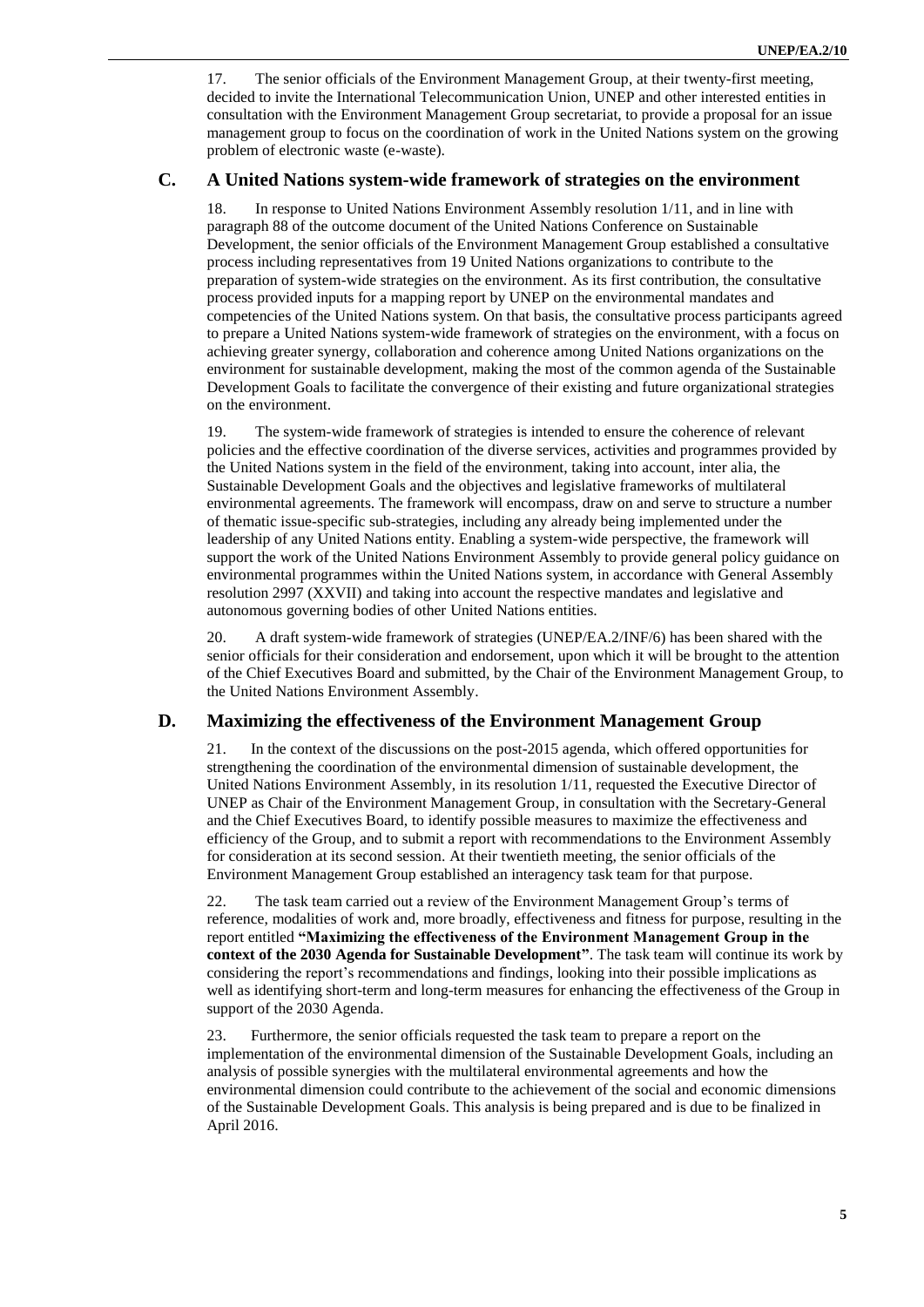## **III. United Nations system coordination in the field of the environment in support of the 2030 Agenda for Sustainable Development**

### **A. Role of UNEP in other thematic coordination mechanisms at the global level**

24. In addition to the Environment Management Group, UNEP plays convening and leadership roles in a number of thematic coordination mechanisms that are active at the global level. As well as those described below, UNEP also provides substantive environment-related guidance through other thematic coordination mechanisms with which it is expected to align itself when implementing its programme of work as part of United Nations system-wide efforts to integrate normative and operational frameworks; document UNEP/EA.2/INF/14 (annex IV) provides examples of bilateral partnerships with UNEP that offer an additional operational modality for strengthening collaboration, pooling efforts and capitalizing on each partner's technical expertise and operational strengths.

25. UNEP convenes the Inter-agency [Coordination Group](http://www.unep.org/10yfp/ActorsStructure/UNInteragencyCoordinationGroup/tabid/106260/Default.aspx) for the **[10-year framework of](http://www.unep.org/10yfp/About/tabid/106242/Default.aspx)  [programmes on sustainable consumption and production patterns](http://www.unep.org/10yfp/About/tabid/106242/Default.aspx)**, which aims to ensure greater visibility for the 10-year framework of programmes as a key implementation mechanism for the outcomes of the United Nations Conference on Sustainable Development; a coordinated, effective and substantive United Nations system contribution to the framework, respecting existing mandates and programmes of work while fulfilling its objectives, goals and functions through the implementation of its six programmes at all levels; and enhanced information-sharing and coordination among United Nations bodies to support Governments and other stakeholders in their efforts to shift to sustainable consumption and production patterns. Collaborating United Nations entities now serve as lead agencies for individual programmes, such as in the case of the World Tourism Organization, or as members of the Multi-stakeholder Advisory Committee, including the Food and Agriculture Organization of the United Nations, the United Nations Development Programme, the United Nations Educational, Scientific and Cultural Organization, the United Nations Human Settlements Programme, the secretariat of the Convention on Biological Diversity, the United Nations Office for Project Services, the International Training Centre of the International Labour Organization, and the United Nations University's Institute of Advanced Studies; some of the above are also engaged in developing large-scale framework implementation projects with a range of programme partners. A number of United Nations entities were strongly engaged in the broad multi-stakeholder consultation processes that culminated in the six programmes and a total of 18 United Nations entities are programme partners. Inter-agency Coordination Group meetings have also focused on the need to link the

Ten-year framework of programmes to the Sustainable Development Goals, leading to close collaboration with the United Nations Statistics Division on the issue of sustainable consumption and production indicators, supported by two previous UNEP discussion papers on the subject of sustainable consumption and production targets and indicators for the Sustainable Development Goals.

26. UNEP is a co-convenor of the [United Nations Inter-agency Task Team on Science,](https://sustainabledevelopment.un.org/content/documents/85652015.10.21_IATT%201st%20Meeting_Programme%20rev.pdf)  [Technology and Innovation for the Sustainable Development Goals,](https://sustainabledevelopment.un.org/content/documents/85652015.10.21_IATT%201st%20Meeting_Programme%20rev.pdf) which was created as an integral element of the [Technology Facilitation Mechanism](https://sustainabledevelopment.un.org/topics/technology/facilitationmechanism) established by paragraph 70 of the outcome document of the United Nations summit for the adoption of the post-2015 development agenda, "Transforming our world: the 2030 Agenda for Sustainable Development",<sup>5</sup> and paragraph 123 of the Addis Ababa Action Agenda, and was launched at the summit in September 2015. The Technology Facilitation Mechanism promotes coordination, coherence and cooperation within the United Nations system on science, technology and innovation-related matters while enhancing synergy and efficiency for capacity-building initiatives, among others. UNEP was one of the main drivers behind the creation of the informal working group on technology facilitation, the predecessor of the Inter-agency Task Team.

27. The Inter-agency Task Team is responsible for preparing the multi-stakeholder forum on science, technology and innovation for the Sustainable Development Goals and for the development and operationalization of an online platform on science, technology and innovation initiatives. It will address the cross-cutting role that science, technology and innovation in general – and environmentally sound technologies in particular – will play in the implementation of the Goals. It also enables UNEP to strengthen the links between its current technology-related activities, such as the [Climate Technology Centre and Network,](https://www.ctc-n.org/) and its implementation efforts in the broader Sustainable Development Goal context. To date, member agencies of the Inter-agency Task Team, including UNEP, have continued to provide information for an initial mapping of science, technology and

 $\overline{a}$ 

<sup>5</sup> United Nations General Assembly resolution 70/1, "Transforming our world: the 2030 Agenda for Sustainable Development".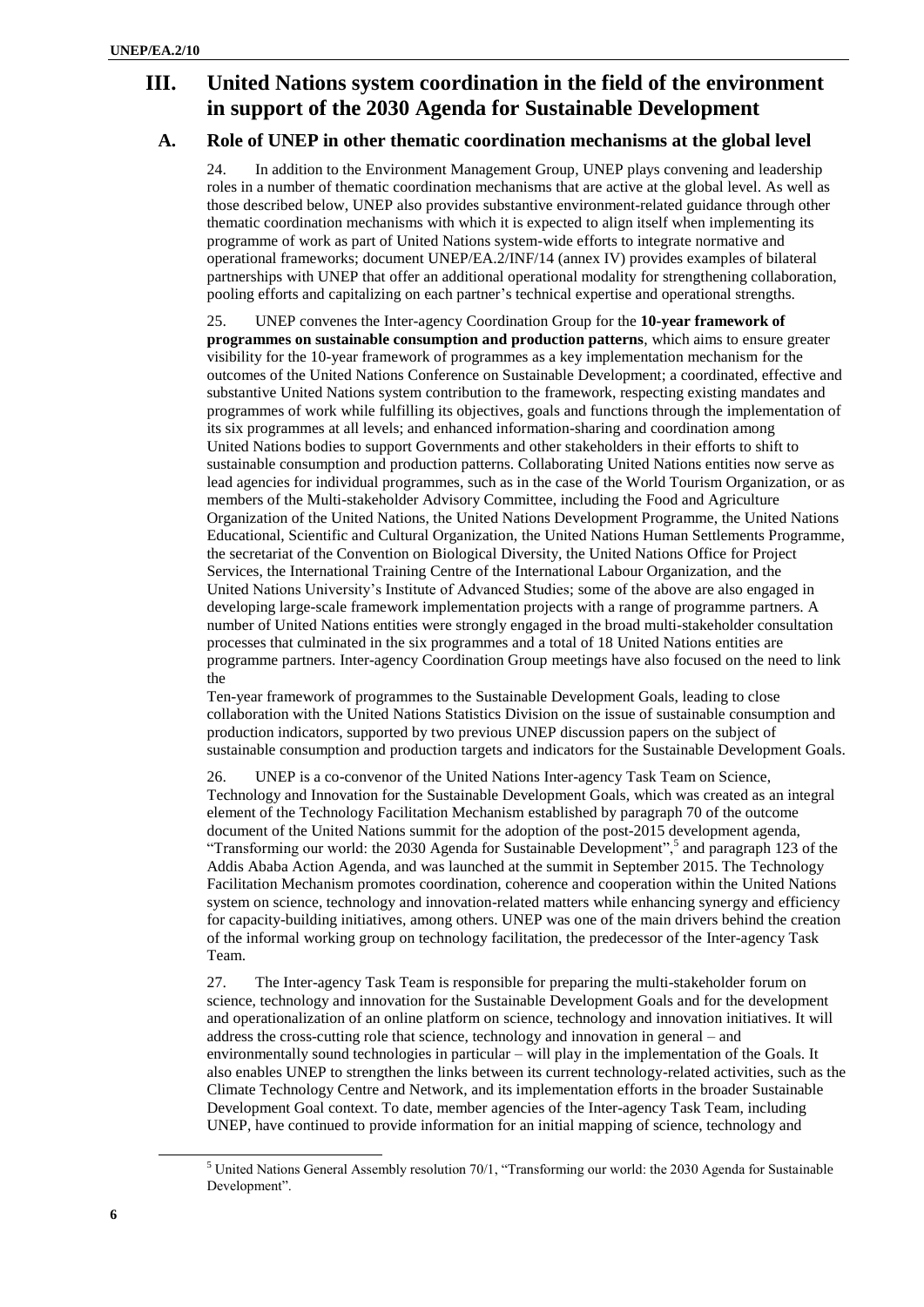innovation initiatives and activities within the United Nations system. Future efforts will encompass substantive inputs to, inter alia, the multi-stakeholder forum on science, technology and innovation.

28. UNEP is working with the [United Nations](http://unstats.un.org/unsd/aboutus.htm) Statistics Division to support the work of the [Inter-agency and Expert Group on Sustainable Development Goal](http://unstats.un.org/sdgs/iaeg-sdgs/) Indicators, which is composed of Member States and includes regional and international agencies as observers. The Inter-agency and Expert Group will provide a proposal for a global indicator framework – with associated global universal indicators – for consideration by the Statistical Commission in March 2016. Since its establishment, in March 2015, UNEP has been assigned the role of United Nations system coordination for indicator development and technical information, including metadata and methodology, for Goals 12 (sustainable consumption and production) and 13 (climate change).

29. The *[Global Sustainable Development Report](https://sustainabledevelopment.un.org/globalsdreport/2015)* is a United Nations system publication aiming to serve as input for strengthening the science-policy interface at the United Nations [High-Level Political](https://sustainabledevelopment.un.org/hlpf)  [Forum](https://sustainabledevelopment.un.org/hlpf) on Sustainable Development, and as a strong, evidence-based, instrument to support policymakers in promoting poverty eradication and sustainable development. UNEP was actively involved in preparing the 2015 edition by, among other things, making available its extensive range of assessments and seconding a professional staff member for 50 per cent of their time. Almost every chapter of the report benefitted from substantive expert inputs and comments from – and review by – UNEP technical divisions. UNEP is similarly involved in the 2016 edition and contributed to the discussions on emerging issues and peer review at the High-level Expert [Group Meeting for the Global](https://sustainabledevelopment.un.org/index.php?page=view&type=13&nr=501&menu=1634)  [Sustainable Development Report](https://sustainabledevelopment.un.org/index.php?page=view&type=13&nr=501&menu=1634) in October 2015.

30. UNEP is working with the United Nations Statistics Division on the United Nations system data catalogue, the Sustainable Development Goals innovation platform, and is part of a partnership with ten other entities that is developing a project to strengthen the capacity of national statistical systems in developing countries to respond in a systematic and strategic manner to the increased demand for data resulting from the adoption of the Sustainable Development Goals; its ongoing contribution to the Sustainable Development Goal global indicator framework and the *Global Sustainable Development Report* will ensure that those tools respond to countries' needs. UNEP continues to support national and global monitoring, follow-up and review through [UNEP](http://uneplive.unep.org/) Live, which includes the UNEP Live Sustainable Development Goals portal, national reporting system and SDG Interface Ontology.

31. That level of engagement in substantive aspects of the 2030 Agenda for Sustainable Development on the part of UNEP is a continuation of its active role in the United Nations system-wide support for the earlier Open Working Group process. UNEP co-led several work streams and contributed to many other products of the United Nations [System Task Team on the Post-2015](http://www.un.org/en/development/desa/policy/untaskteam_undf/index.shtml)  United Nations [Development Agenda,](http://www.un.org/en/development/desa/policy/untaskteam_undf/index.shtml) which brought together over 60 United Nations entities, agencies and international organizations. It supported the multi-stakeholder consultations led by Member States on the post-2015 agenda, providing analytical inputs, expertise and outreach and advocating the key principles for an integrated approach to the Sustainable Development Goals with diverse stakeholders, including the heads of multilateral environmental agreement secretariats and networks of country scientists and technical experts, under the leadership of the UNEP Chief Scientist and the Special Advisor to the Executive Director on the Post 2015 Development Agenda and Sustainable Development Goals. UNEP briefings and side events at sessions of the Open Working Group on Sustainable Development and the High-Level Political Forum on Sustainable Development served to strengthen coordination and collaboration with stakeholders ranging from Member States to United Nations system entities and civil society organizations. UNEP regional offices, through regular and special regional meetings, were instrumental in supporting Member States in discussing the environmental aspects of the new agenda.

### **B. Working through United Nations system coordination mechanisms at the regional level**

32. [At the regional level,](http://www.unep.org/rso/) UNEP works within and through regional bodies and United Nations coordination mechanisms, including the United Nations regional economic commissions and their regional coordination mechanisms and the regional teams and subsidiary mechanisms of the United Nations Development Group. UNEP regional offices anchor the delivery of the environment programme of the United Nations at the regional, subregional and national levels. UNEP has effectively strengthened its regional offices to respond to regional and country needs, engage Governments on environmental policy and governance, and coordinate with United Nations country teams in delivering as one United Nations and on United Nations Development Assistance Frameworks.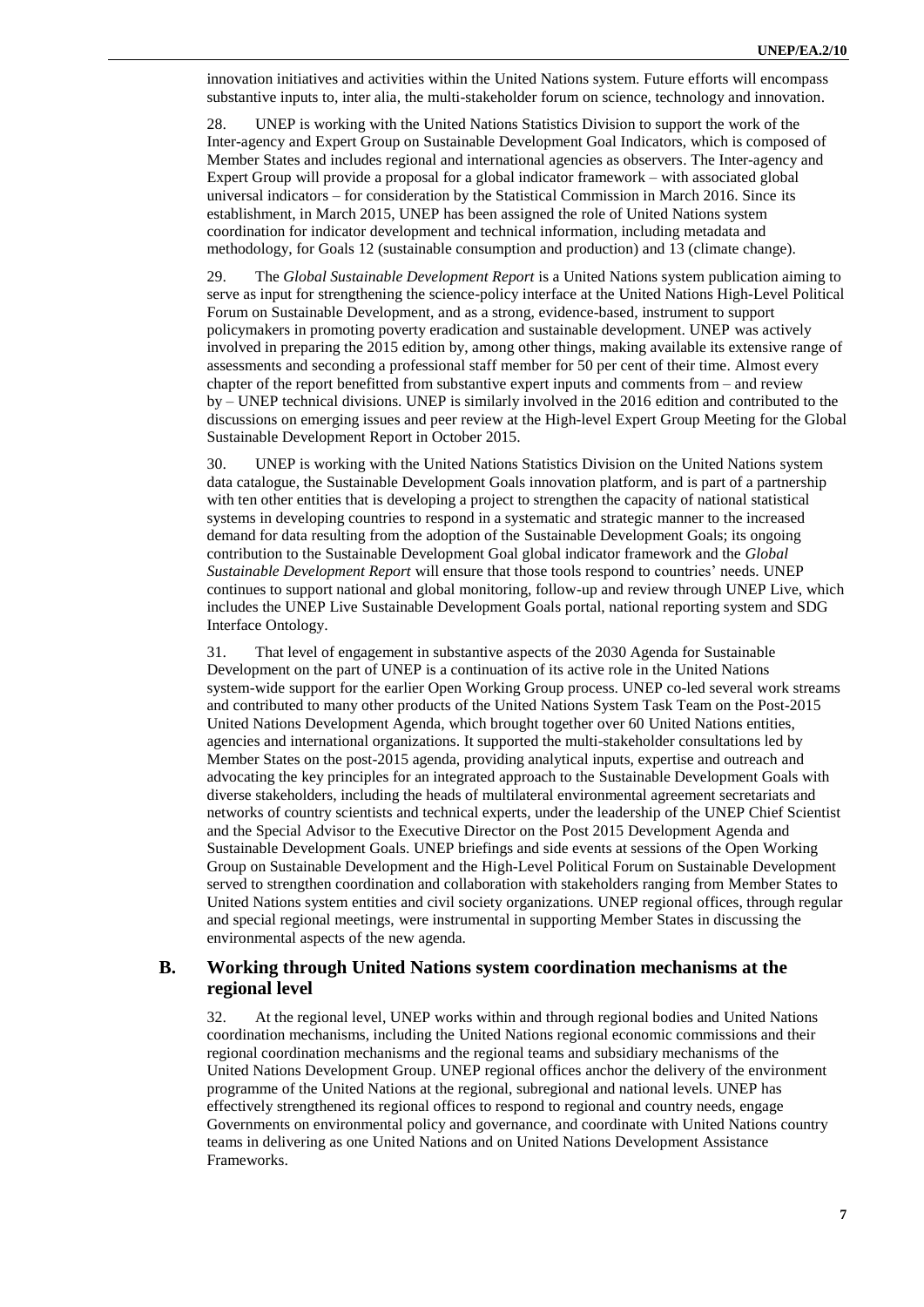33. In the [Asian-Pacific](http://web.unep.org/regions/roap) region, for example, UNEP co-chairs the Regional Coordination Mechanism Thematic Working Group on Environment and Disaster Management, through which it led the organization of an Association of South-East Asian Nations/United Nations meeting on post-2015 environmental planning in May 2015, at which it was agreed that a joint environment action plan would be developed for the period 2016–2020. In the report of the Thematic Working Group, entitled "Towards a green economy for sustainable development and poverty reduction: an Asia-Pacific perspective", UNEP highlighted the potential for promoting a green economy through commercial services, information and telecommunications and public services and facilities. Drawing on the report of the Inquiry into the Design of a Sustainable Financial System, entitled ["The financial](http://web.unep.org/inquiry)  [system we need:](http://web.unep.org/inquiry) aligning the financial system with sustainable development", UNEP has provided chapters on resource efficiency and financing for development for a new regional report to inform the discussions at to take place at a ministerial conference on environment and development in 2016.

34. Also in Asia and the Pacific, UNEP is a member of the United Nations Development Group Peer Support Group and was a lead resource on the Sustainable Development Goals, facilitating sessions on the Goals at United Nations country team retreats and regional United Nations meetings, which enabled it to highlight the integrated approach through key initiatives such as the [Poverty-Environment Initiative](http://www.unep.org/roe/UNPovertyandEnvironmentInitiative/tabid/54601/Default.aspx) and th[e Partnership for Action on Green Economy.](http://www.unep.org/greeneconomy/PAGE) UNEP led the development of a methodology for national Sustainable Development Goal data assessments that was adopted by the Regional United Nations Development Group team for Asia and the Pacific and is included as a global planning tool in the United Nations Development Group guidance on mainstreaming, acceleration and policy support; national data assessments provide UNEP with an entry point for sharing work on resource efficiency and sustainable consumption and production indicators with national statistics offices. UNEP also co-chaired a United Nations Development Group regional task team on mainstreaming climate change into United Nations Development Assistance Frameworks; the global guidance of the United Nations Development Group on the issue was subsequently adapted for the Asian-Pacific region and the support of United Nations system regional mechanisms was mobilized to deliver training at the country level.

35. In West Asia, UNEP collaborated with the United Nations Development Group team and regional coordination mechanism efforts to integrate environment into the consultations on the process leading to the 2030 Agenda for Sustainable Development, including through the co-organization of the [Arab High-Level Forum on Sustainable Development](http://www.escwa.un.org/main/scroll/printwhatsnew.asp?id=924&referenceNUM=SDPD-HighLevel%20Manama-2015) and the organization of a thematic session on the environmental dimension of sustainable development at th[e Arab Development Forum,](http://www.arabstates.undp.org/content/dam/rbas/doc/capacity%20building/UNDP-ADF-Priorities%20for%20the%20Post%202015%20Development%20Agenda-Amman-April2013....pdf) in April 2013. UNEP and the Economic and Social Commission for Western Asia, which convened the consultations in the Arab region, co-chair a thematic working group on the region's transition following the United Nations Conference on Sustainable Development and are jointly preparing the first edition of the Arab Sustainable Development Report, which is scheduled for publication in early 2016.

36. In [Latin America and the Caribbean,](http://www.pnuma.org/) the UNEP regional office prioritized the mainstreaming of environmental sustainability into the United Nations Development Assistance Frameworks of Cuba and El Salvador. In Mexico, inter-agency collaboration led by UNEP to implement the green economy outcome of that country's United Nations Development Assistance Framework resulted in a number of joint initiatives with a range of stakeholders. Similarly, UNEP advanced the integration of climate change adaptation, disaster risk reduction and social protection in the Dominican Republic and, through its Poverty-Environment Initiative and [Regional Gateway for Technology Transfer and](http://www.unep.org/energy/Projects/Project/tabid/131381/language/en-US/Default.aspx?p=234fd695-99bf-4741-b107-1be266eedf70)  [Climate Change Action in Latin America and the Caribbean](http://www.unep.org/energy/Projects/Project/tabid/131381/language/en-US/Default.aspx?p=234fd695-99bf-4741-b107-1be266eedf70) platform, provided support to the Government in its effort to include vulnerability variables in the definition of beneficiaries of social protection programmes. UNEP also leads biodiversity protection efforts through the [Caribbean](http://www.unep.org/disastersandconflicts/CountryOperations/Haiti/AidCoordinationforSustainableDevelopment/CaribbeanBiologicalCorridor/tabid/106585/Default.aspx)  [Biodiversity Corridor](http://www.unep.org/disastersandconflicts/CountryOperations/Haiti/AidCoordinationforSustainableDevelopment/CaribbeanBiologicalCorridor/tabid/106585/Default.aspx) initiative, which has been developed with Cuba, the Dominican Republic and Haiti and which addresses social issues in vulnerable rural populations as an integrated approach to biodiversity conservation.

### **C. Working through United Nations system coordination mechanisms at the national level**

37. UNEP seeks to place its knowledge and expertise at the service of national strategic priorities and frameworks and to contribute to the collective capacity of United Nations country teams, supporting the integration of the environmental dimension of sustainable development through innovative and catalytic country-driven initiatives and programming. UNEP provides a broad spectrum of services aimed at embedding environmental sustainability in United Nations Development Assistance Frameworks; more details on its contribution to the frameworks and joint programming at the national level are provided in document UNEP/EA.2/INF/14,on the quadrennial comprehensive policy review of the United Nations General Assembly. In 2014, it covered 42 countries at various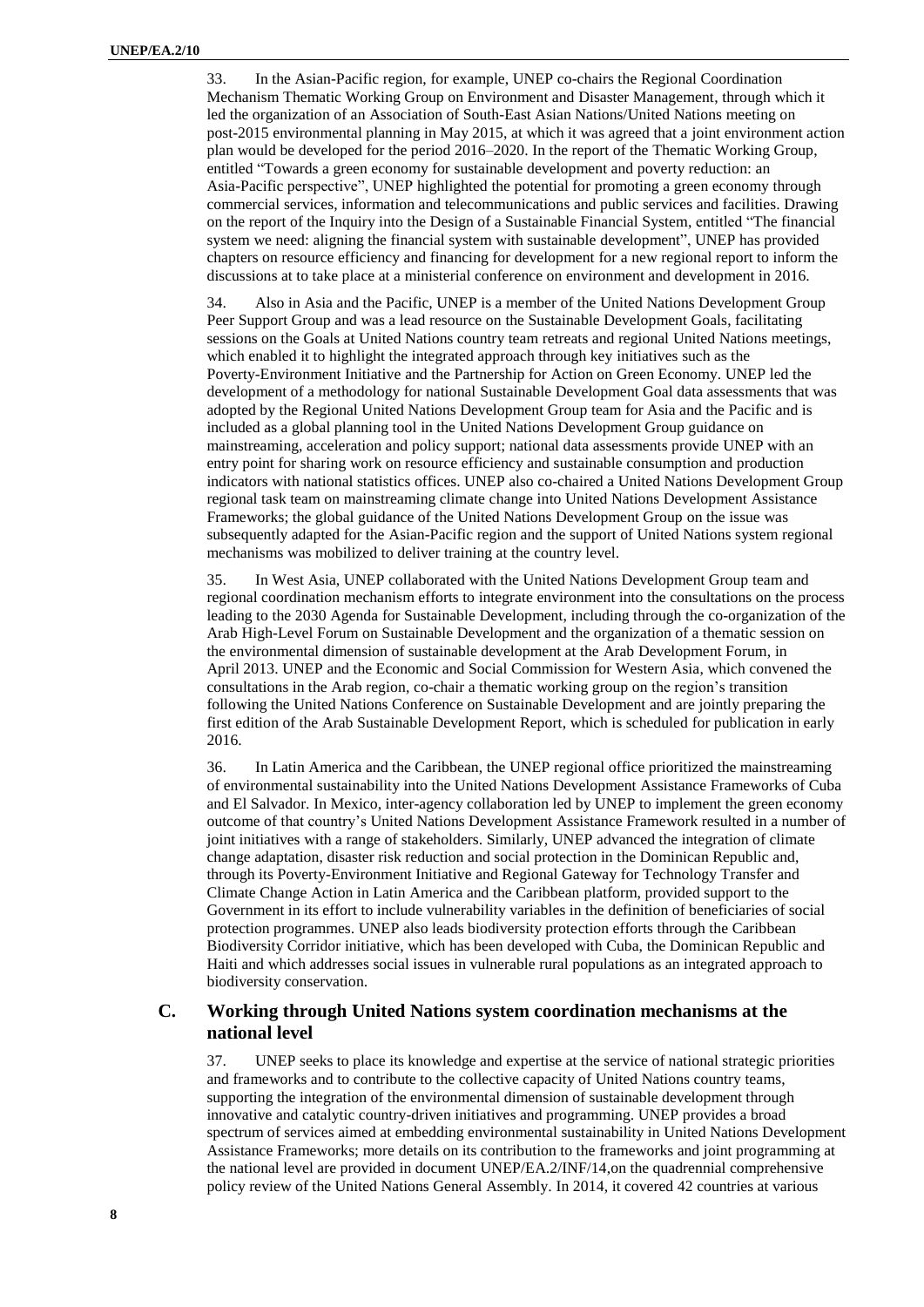stages in the development and implementation of their development frameworks, five of which fully incorporated environmental sustainability. By June 2015, United Nations country teams in three new countries had been trained in environmental sustainability and national environmental summaries had been developed in four new countries; joint projects with technical support and thematic working group participation had been undertaken in two new countries; United Nations Development Assistance Frameworks had been completed in 11 new countries; and country environmental sustainability mainstreaming programmes had been supported in four new countries. In total, 60 countries had been assisted by UNEP since the beginning of 2014.

38. By way of an example, UNEP support to the Government of Haiti has brought further achievements for sustainable development in the south of the country. In 2011, UNEP initiated a coalition of United Nations entities and partners called the [Côte Sud Initiative](http://www.unep.org/disastersandconflicts/UNEPsActivities/Haiti/C%C3%B4teSudInitiative/tabid/55373/Default.aspx) with the aim of promoting the resilient development and economic growth of the coastal region. The decentralized coalition is designed to provide coordination, implementation and reporting support to the Government, in the "One United Nations" spirit, and is part of a United Nations [integrated strategic](http://www.onu-haiti.org/un-in-haiti/)  [framework.](http://www.onu-haiti.org/un-in-haiti/) Several United Nations entities, including the Food and Agriculture Organization of the United Nations, the United Nations Development Programme and the United Nations Office for Project Services, – and partners have joined the initiative, which UNEP has coordinated over the past five years. It is structured around five main interlinked thematic programmes: the *gouvernance sud*, *mer sud*, *terre sud*, *route sud* and *energie sud* programmes. A common identity developed for the Côte Sud Initiative in 2011 served to strengthen inter-agency synergy within the coalition and, once established, to project an image of integrated work from "ridge to reef". The long-term commitment of UNEP to facilitating coordination in the field of environment and sustainable development at the subnational level has contributed significantly to the sustainability of results and to aid effectiveness.

39. The United Nations Economic and Social Council recognized the added value of United Nations entities joining forces to boost regional development in Haiti through the Côte Sud Initiative, stating in a 2014 report that "[b]y promoting sustainable development in the Southern Department, [the initiative] constitutes a 'delivering as one' experience at the local level which could usefully inspire other initiatives of the United Nations system at a wider scale".

40. The coordination tools and associated integrated regional development dynamic generated through the Côte Sud Initiative and UNEP have now, after five years, been transferred to and incorporated by the Government, through the Inter-Ministerial Committee for Territorial Planning and Regional Authorities, and by the United Nations Resident Coordinator's Office in Haiti. In 2015, UNEP and the Resident Coordinator's Office developed a concept note entitled "Regional integrated mechanism for the south", with the participation of the Food and Agriculture Organization of the United Nations, the United Nations Development Programme, UN-Habitat and the United Nations Office for Project Services, which consolidated the results of the Côte Sud Initiative to support the Government and provided guidance to the United Nations country team at the subnational level.

## **IV. Conclusions: towards greater coherence for the work of the United Nations system in the field of the environment**

41. The present report has highlighted how UNEP is executing its mandate to integrate environment across United Nations agendas, working collaboratively through the Environment Management Group and many other mechanisms, strategies and innovative partnerships to deliver better, more impactful, results and create synergies, strengthen collective action and maximize the potential for environmentally sound development.

42. Efforts to implement such integrated and coordinated approaches will need to be integral to the business model and organizational culture of UNEP and the United Nations system as a whole. The 2030 Agenda for Sustainable Development and the outcomes of intergovernmental conferences, such as the twenty-first session of the Conference of the Parties to the United Nations Framework Convention on Climate Change in Paris, France, the third International Conference on Financing for Development in Addis Ababa, Ethiopia, the third United Nations World Conference on Disaster Risk Reduction in Sendai, Japan, and the upcoming United Nations Conference on Housing and Sustainable Urban Development (Habitat III) and World Humanitarian Summit, all demand that entities work as one United Nations team, delivering jointly on a common vision for sustainable development.

43. It is important to recognize that there are also limits to coordination and barriers to collaboration. The United Nations system was created as a system of functional units that enjoy a large degree of decentralization and, in some cases, autonomy. While that may have strengthened sectoral responses and often-needed technical specialization it has brought with it disparate lines of reporting, accountability and financing. Coordinated action in this complex institutional landscape is based on